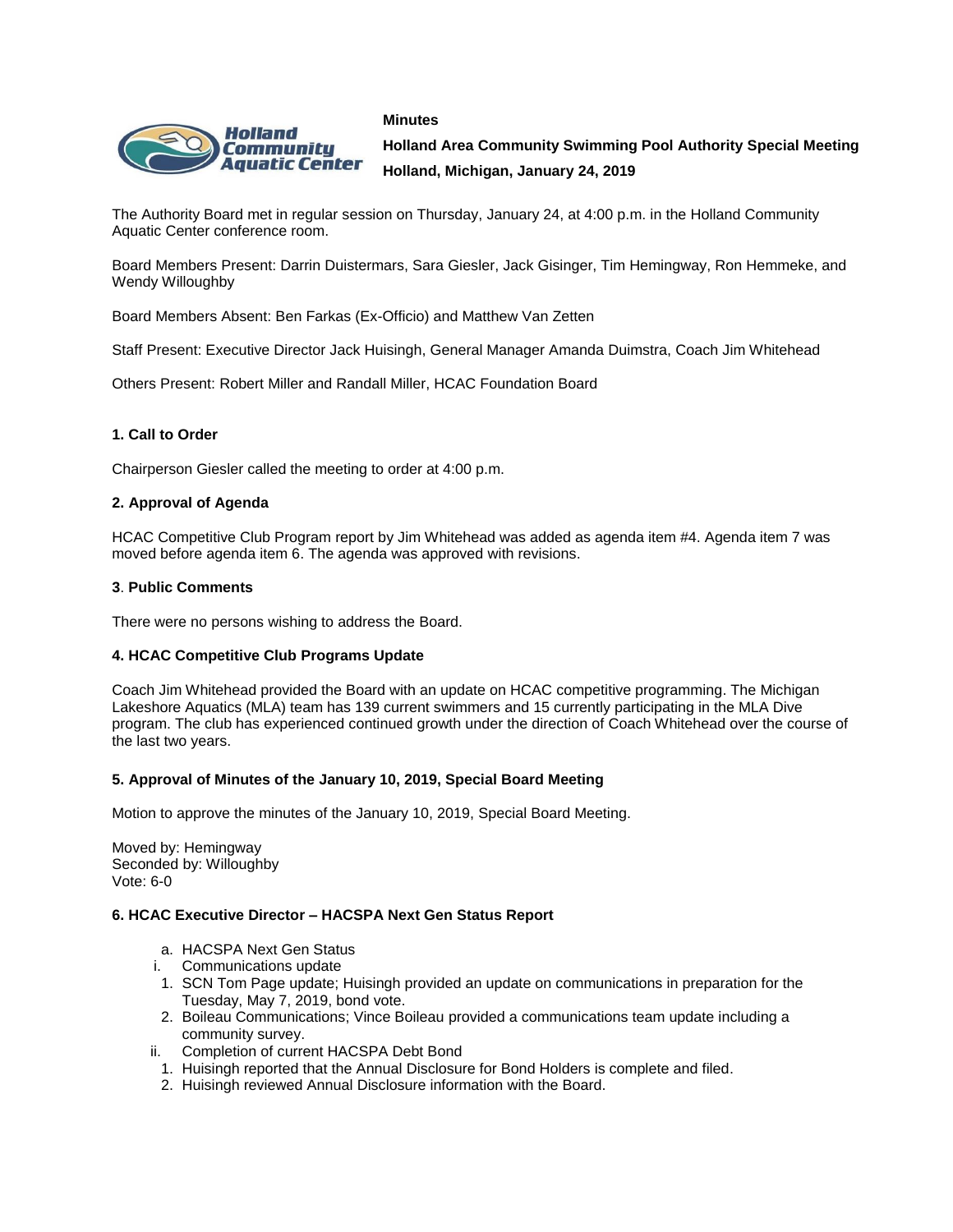- iii. Board approved 2019 Bond Resolution for 1.25mills is due to County Clerks Feb 12, 2019
	- 1. Clerks & Twps have been advised and they have acknowledged.
	- 2. Bond Council has approved resolution & wording for submission
	- 3. HCAC will email and send notice via registered mail on January 25, 2019.
	- 4. Absentee ballots will be issued on March 23, 2019.
	- 5. The election will be held on Tuesday, May 7, 2019.
- iv. Potential renovation and expansion
	- 1. Validated Conceptual estimations for Construction Hard & Soft costs
	- 2. Evaluating options to improve upon Concept
	- 3. Considering Construction Management involvement early
	- 4. Discussing digital (3d) educational options
- v. Huisingh is seeking additional Health Care Partnerships to increase utilization of aquatics therapy potentials. Current & Future
- vi. Huisingh and the Communications Team are preparing a formal communications plan with groups and **Community**
- vii. Huisingh is seeking Board input, help and support with achieving philanthropic support for ongoing development costs
- viii. Huisingh is seeking Board input, help and support with appropriate Communications; Community, Group, Individuals.
- ix. HCAC Foundation comments
- 1. HCAC Foundation Chair Randall Miller, Robert Miller provided a report of HCAC Foundation activities to the Board.

# **7. HACSPA Board of Directors – Appointment of leadership and committee appointments**

Motion to approve Board leadership and committee appointments as follows:

| Chair                    | Sara Giesler     |
|--------------------------|------------------|
| Vice Chair and Secretary | Wendy Willoughby |
| Treasurer                | Jack Gisinger    |

Executive Committee Sara Giesler - Chair Wendy Willoughby Jack Gisinger

Finance Committee Jack Gisinger - Chair Sara Giesler Darrin Duistermars

Personnel Committee Wendy Willoughby - Chair Darrin Duistermars

Ad Hoc Construction Committee Ron Hemmeke – Chair

Moved by: Duistermars Seconded by: Hemmeke Vote: 6-0

### **8. Other Business and Issues**

The Board rescheduled the upcoming March 14, 2019, meeting to March 21, 2019, at 4:00 p.m.